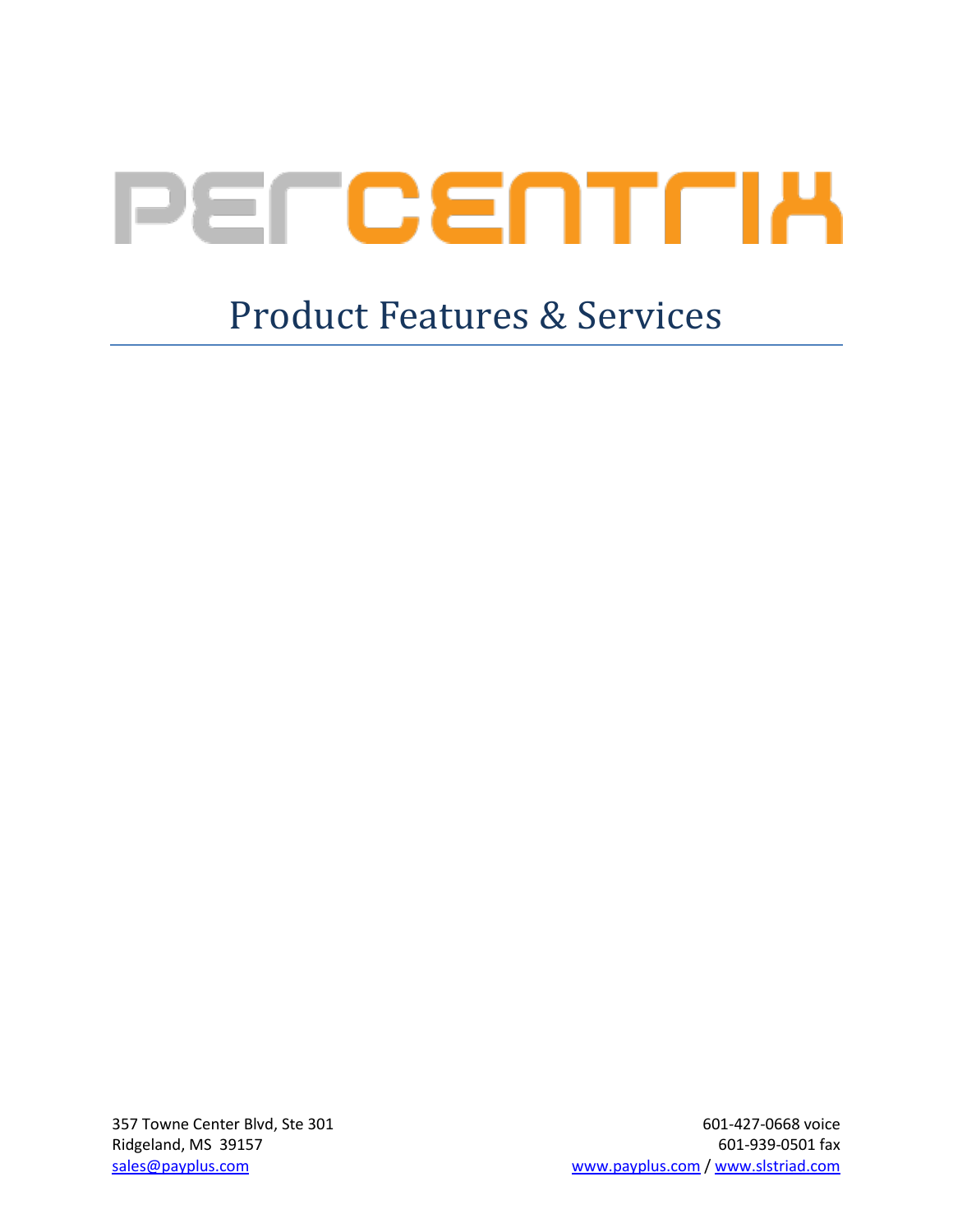# **Table of Contents**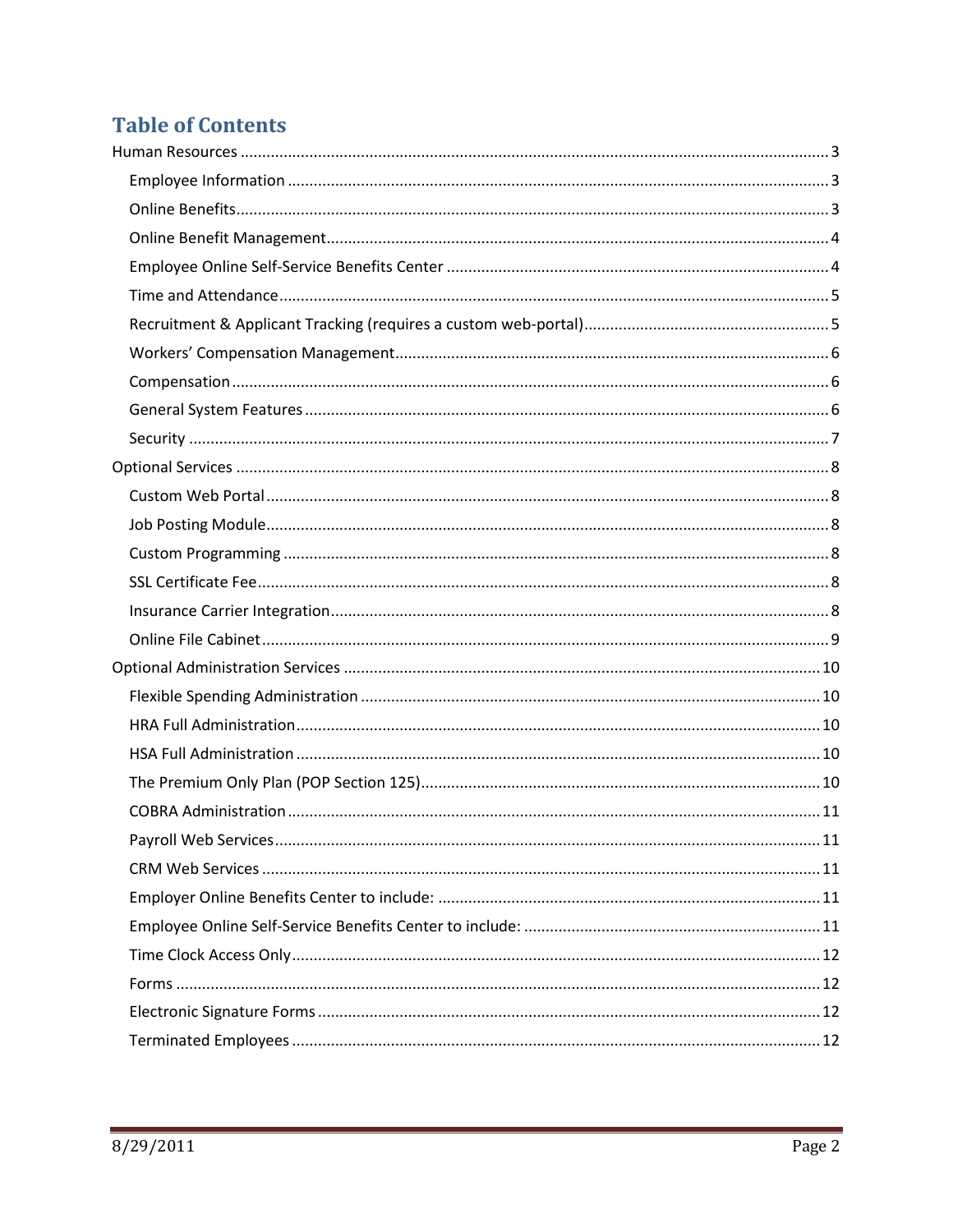#### <span id="page-2-0"></span>**Human Resources**

Percentrix offers a full, comprehensive Human Resources Management System that allows employers to access, track, and deliver relevant data at the click of a mouse. The Product includes the following automated features:

#### <span id="page-2-1"></span>**Employee Information**

- Add New Hires
- Employee Information Database
- Edit Employee Info
- Benefit Statement Management
- Status/Position
- Rates
- Benefit Alerts
- **Terminations**
- Terminated employee record history database
- Attendance Records
- EEOC Information
- Education and Certification
- Performance Reviews and History
- Warning tracking
- Part Time/Full Time Benefits Eligibility Report
- PTO, Sick, Vacation, and Personal Time Tracking
- Safety and Training Records
- Skills Inventory
- W4, I9 Status, EEOC Reporting Data, ADA, VETS 100, Union, Shift, Visa Expiration Tracking, I-9 Tracking, and Workers' Compensation Class Code
- Online Work Schedule
- Organization Information (including history, assigned location, division, department, job title, and job description.

#### <span id="page-2-2"></span>**Online Benefits**

- Benefit Enrollment Signup
- Benefit Enrollment Summary
- **-** Beneficiaries Add/Edit Report
- Benefit Change Report
- Benefit Confirmation Mailer
- Benefit Eligibility Dates
- Benefit Enrollment Census
- Close Enrollment
- Consolidated Billing Report
	- o Dependents Add/Edit Report
	- o Enrollment Tracking Summary
	- o Group Life Coverage Report
- Insurance Age Band Change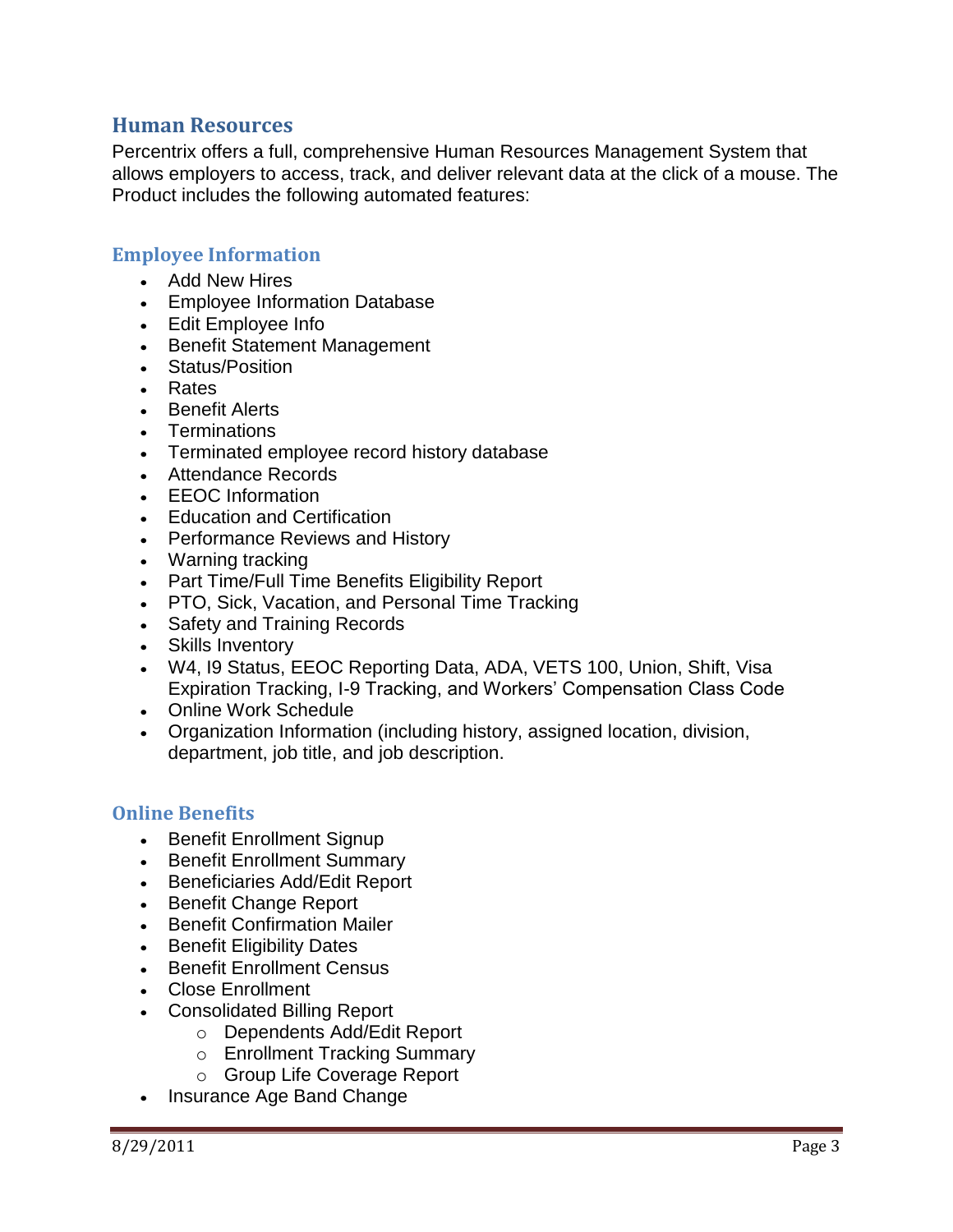- New Enrollee Welcome Email
- Plan Summaries
- Plan Rates
- COBRA Self Alerts
- Employee Benefit Statements
- ERISA
- HIPAA

#### <span id="page-3-0"></span>**Online Benefit Management**

- 401k enrollment and census reporting for discrimination testing.
- Have dependent info and the number of dependents covered under benefits.
- Offline enrollments upload capability.
- Benefits enrollment alert module.
- Benefit status change report.
- Consolidated billing report to facilitate invoice audits.
- Dependent information for benefit enrollment.
- Employee benefit census for discrimination testing, 5500 reporting, and future RFPs.
- Employee enrollment confirmation statements.
- Form letters for eligible employees.
- Online enrollment forms.
- Open enrollment tracking.
- Plan descriptions online.
- Rate tables for each specific plan.
- Real time benefits reports.
- Reports that can differentiate between pre-tax and post-tax.
- Workflow process that will notify HR, benefit administrators, payroll, and/or brokers of employee eligibility, enrollment, and changes or service actions needed.

#### <span id="page-3-1"></span>**Employee Online Self-Service Benefits Center**

- Benefit Center
- View plans, coverage, employer rates, and employee rates
- Self-Service Enrollment Module
- Edit Demographics
- **Beneficiaries Fdit**
- Dependents Add/Edit Reports
- Anniversary List
- Birthday List
- Benefit Reports
- COBRA Tracking
- Dependent Reports
- Emergency Information
- Employee Pay History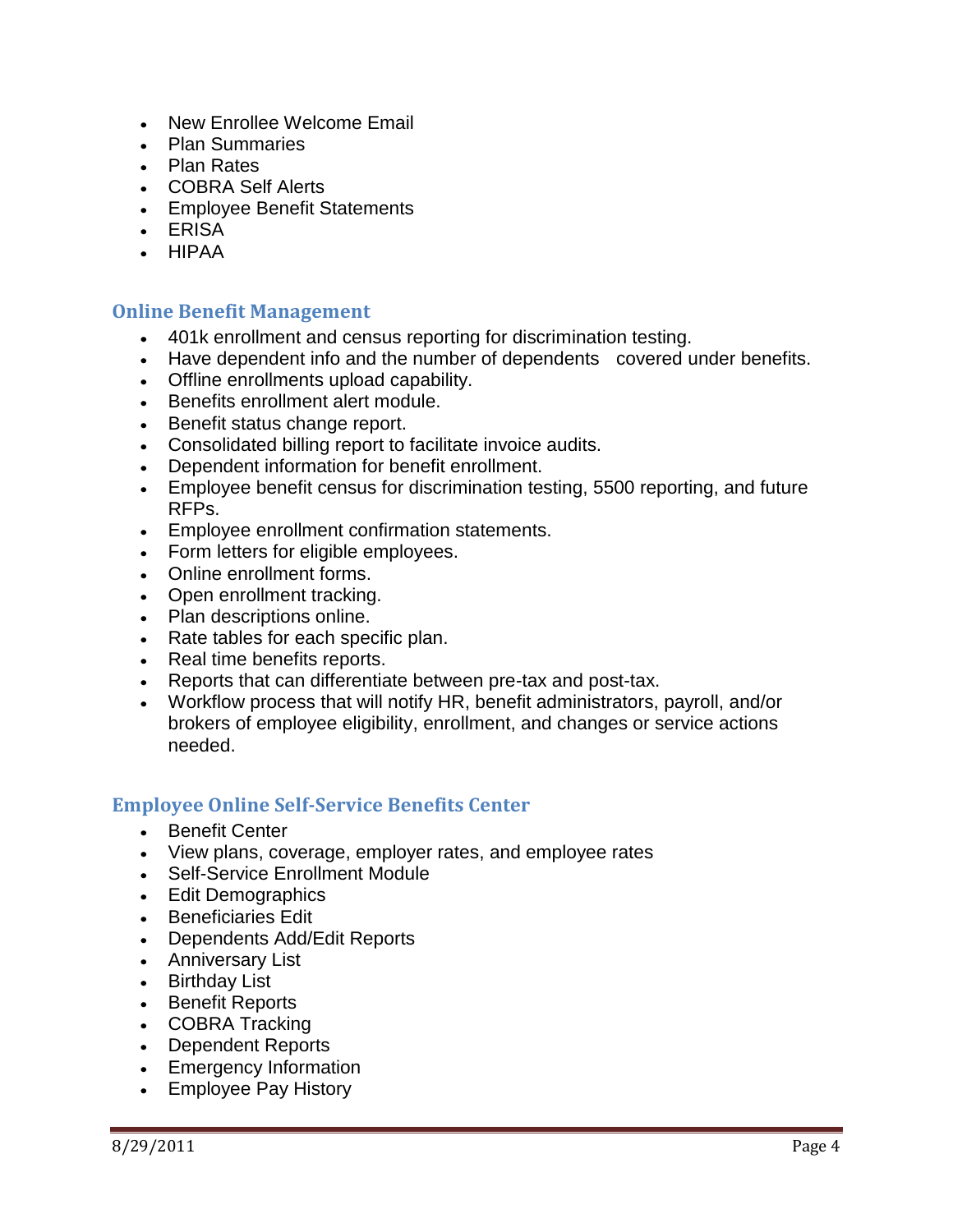- Employee Census
- Employee Counseling
- Employee Turnover
- Education History
- Inactive/Terminated Employees
- New Hires
- Payroll Time Submission History
- Performance Reviews
- Time Sheet Tracking
- Training History
- Accruals
- Work Schedule vs. Actual Time Punch
- Export and Import Capability (.xls, CSV, ASCII, .txt)
- PDF Support

#### <span id="page-4-0"></span>**Time and Attendance**

- Edit and adjust timesheet data, store timesheet history, calculate overtime, and add custom pay codes and functions.
- Run timesheet reports such as time audit reports, specialty punch reports, custom reports, missed punches reports, and tracking reports.
- Export the payroll profile of new employees to any payroll provider (in CSV format).
- Our standard online time clock offers simple clock-ins and outs, specific breaks, and custom lunch settings. Clock into specific locations and departments or by job number.
- HRMS time and attendance functions integrate with our payroll system, eliminating time spent keying in and manipulating data.
- Managers can view and edit employee timesheets in real time.
- Standard online time sheet export (in CSV or .txt format).

#### <span id="page-4-1"></span>**Recruitment & Applicant Tracking (requires a custom web-portal)**

- Interview questions.
- Interview evaluation documentation.
- Online job applicant database.
- Background or reference checking links to third party vendors.
- Contact data, such as the applicant's name, address, the date applied, applicant ID address, telephone number, and email address.
- EEO information.
- File attachments (e.g., the applicant's resume), faxes, and PDFs.
- Import applications to the employee records database.
- Instant notification to payroll.
- New hire procedures and database.
- Notes.
- Previous employers.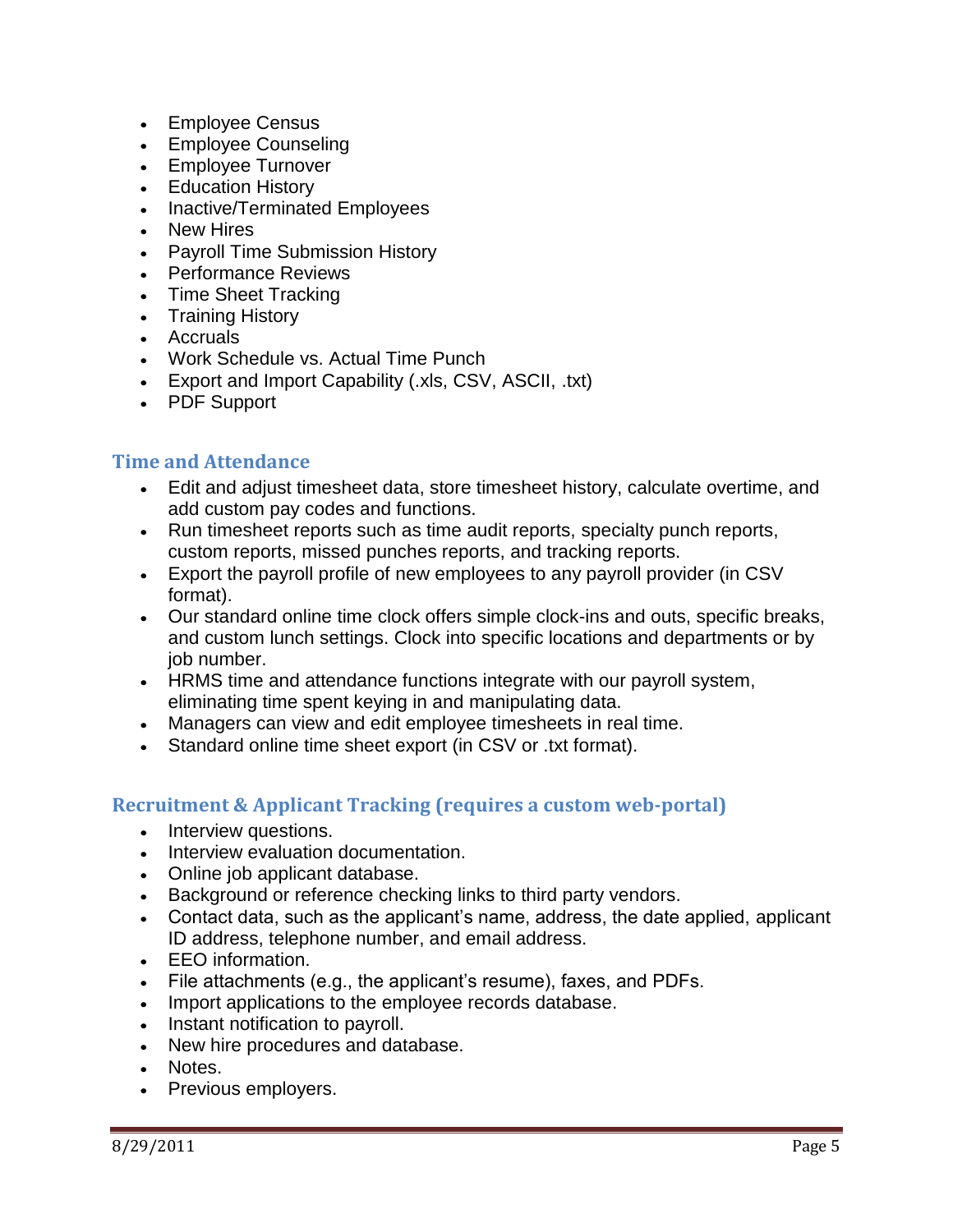- Position applied for.
- Skills inventory.
- Search, sort, and report capabilities.

#### <span id="page-5-0"></span>**Workers' Compensation Management**

- OSHA Log 300 Information Database.
- Annual Audit Management.
- Certificate Request.
- Claim filing, management and history tracking.
- Injury Reporting.

#### <span id="page-5-1"></span>**Compensation**

- Amount and pay periods for normal pay periods.
- Annualized earning report, salary history since hire date, and a performance review system.
- Bonus tracking, award dates, bonus types, review dates, flat amount or percentage of pay, and comments.
- Cost center allocation.
- Effective dates for any pay adjustments.
- FLSA.
- Interface to employee records.
- Last review date, review period and next review date.
- Pay rates.
- Online time clock with payroll EDI or integration.
- Overtime reporting and query by date, pay period, month, quarter, or year.
- Review documentation (format, ratings, comments, and reviewer information).

#### <span id="page-5-2"></span>**General System Features**

- Up to 15 client-specific active forms loaded online (additional forms can be loaded for a per form one-time fee). Unlimited in-active forms can be loaded by licensee.
- Controlled access and security protocols to provide secure employee and manager self-service and total client access.
- Custom report writer.
- Online employee handbook delivery and update using client's current handbook.
- Employee communications capability (e.g., news bulletin board, email center, etc.).
- File import/export capabilities.
- Link to custom information and training sources (e.g., BNA, CCH, embedded training libraries, external training providers, etc).
- Link to customized sites for ancillary services.
- Job description generation and updates.
- Standard online time and attendance tracking.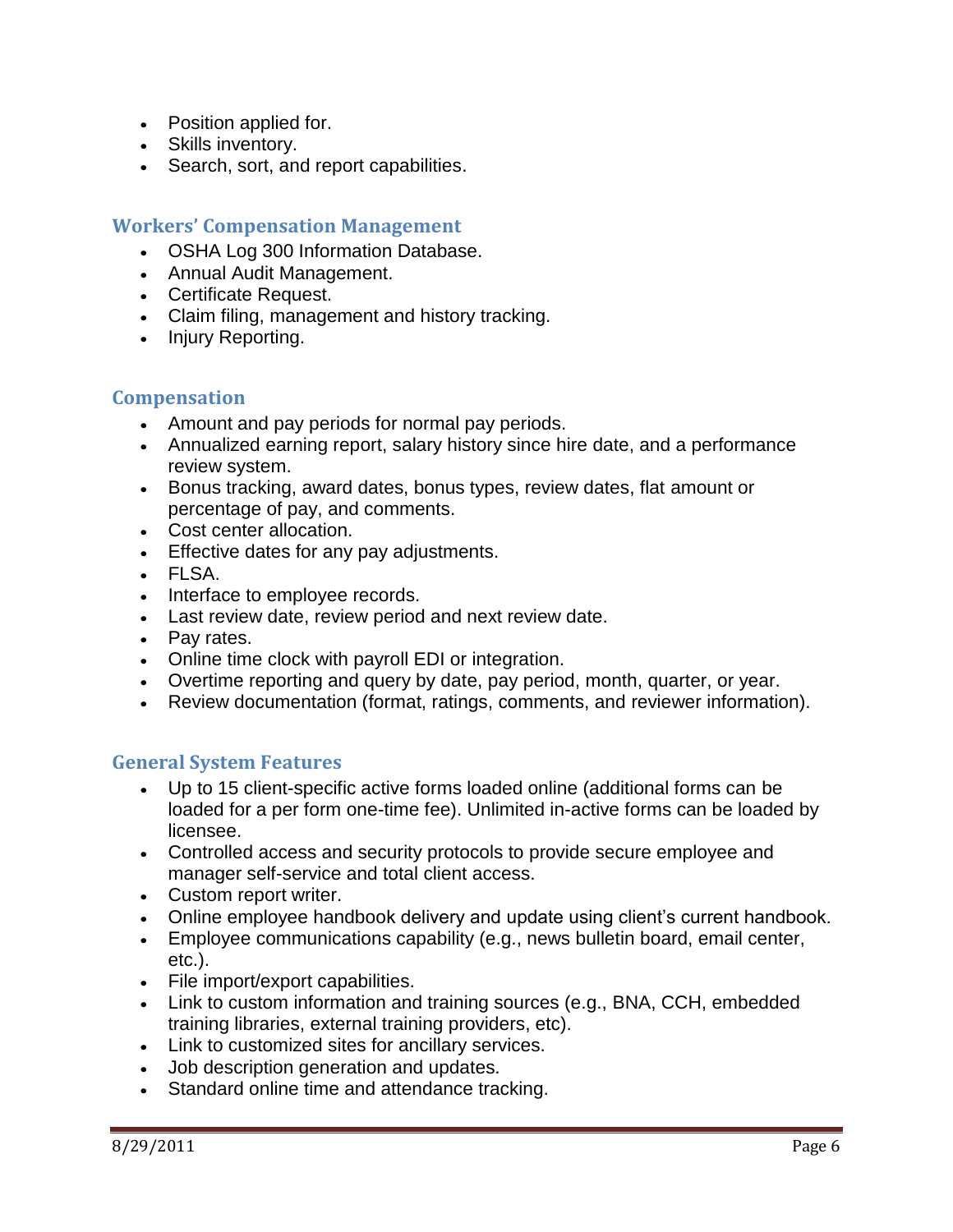- Succession planning.
- Vacation and PTO approval and denial.

#### <span id="page-6-0"></span>**Security**

- System security module, including IP restriction, login and change logs, and unique user accounts and passwords.
- Advanced firewalls provided by FortiGate Antivirus Firewalls for Enterprise.
- Servers hosted by Latisys. Latisys provides an extensive set of physical and virtual security services based on the latest state-of-the-art security technologies on the market.
- For upgrades, administration, and customized programming, additional fees will apply.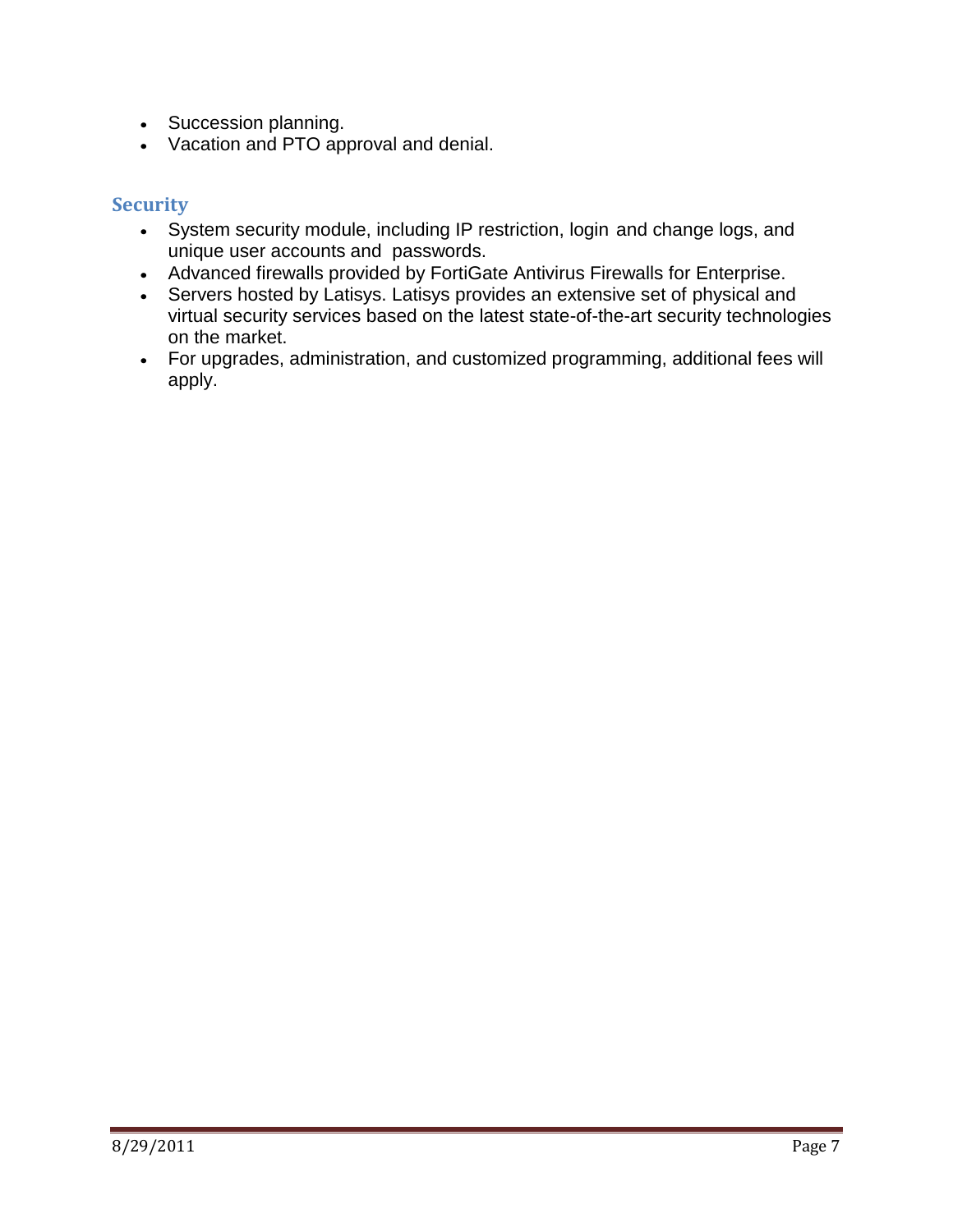## <span id="page-7-0"></span>**Optional Services**

#### <span id="page-7-1"></span>**Custom Web Portal**

A Custom Web Portal provides the ability to private brand your website to the HRMS system. Service includes the registration and hosting of a desired URL, a choice of graphical templates to customize the site's appearance, or the option to carry over the look of your current website. The Job Posting Module is included with a Custom Web Portal.

• Per site annual fee.

#### <span id="page-7-2"></span>**Job Posting Module**

The Job Posting Module allows prospective new hires to fill in job applications online, helping managers screen initial candidates with ease. With recruiting and hiring information centrally located, you can perform instant searches, create fresh reports, and keep qualified candidates on file at your fingertips. Data tracking coordinates resource planning, recruiting, hiring, and candidate communication processes into a single managed solution. A Custom Web Portal is included with the Job Posting Module.

Per site annual fee.

#### <span id="page-7-3"></span>**Custom Programming**

The open architecture of the system allows for the addition of features and processes developed based on the needs of the end user. Our Custom Programming solutions create a technology that can grow and expand as businesses evolve.

• Per hour fee.

#### <span id="page-7-4"></span>**SSL Certificate Fee**

An SSL Certificate consists of a public key and a private key. The public key is used to encrypt information and the private key is used to decipher it. When a browser points to a secured domain, an SSL handshake authenticates the server and the client and establishes an encryption method and a unique session key. They can begin a secure session that guarantees message privacy and integrity.

Per certificate per site loading fee, plus the cost of the certificate.

#### <span id="page-7-5"></span>**Insurance Carrier Integration**

Carrier Integration allows for enrollment data to be exported to carriers that allow 834 EDI File data exchange, along with any employee status changes, additions, and deletions.

- 834 EDI setup: Per carrier setup fee.
- Monthly online (FTP) file transmission to each carrier is no charge.
- Semi-Monthly, Bi-Weekly or Weekly online (FTP) file transmission to each carrier per file transfer fee.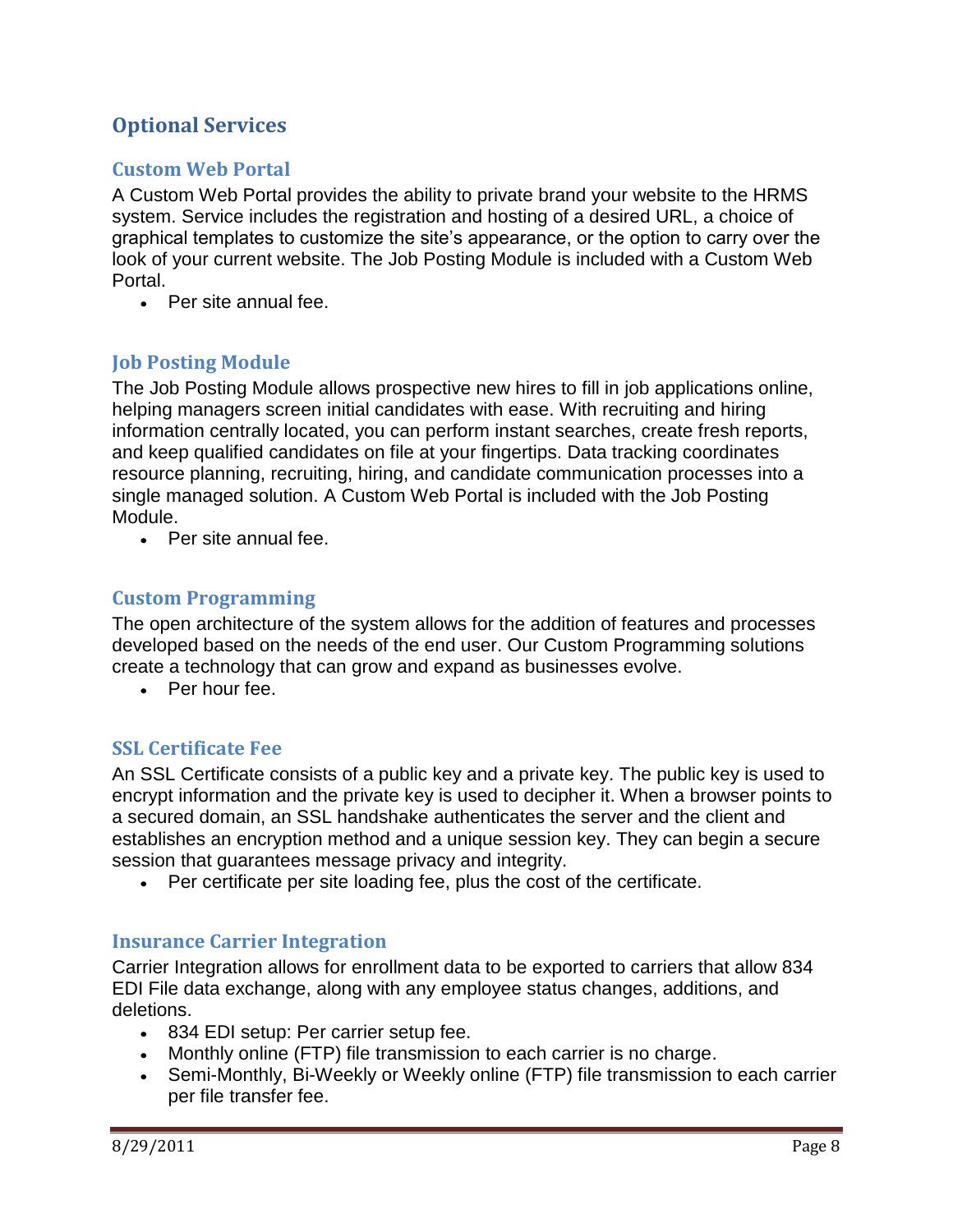- Annual changes to the file: Per hour fee.
- Annual carrier changes: Per new carrier one-time setup fee.
- Eligibility files clean-up service (Optional): Per hour fee.
- 3rd party enrollment company file upload (CSV Format): Per hour fee (minimum one hour charge).

#### <span id="page-8-0"></span>**Online File Cabinet**

The Online File Cabinet allows for the online storage of forms and documents, providing easy paperless distribution and putting files at your fingertips twenty-four hours a day, seven days a week. Employee forms can be retrieved online by employees and administrators, reducing the costs associated with paper filing and eliminating the hassles of misplaced files. Administrators can search for employee files by an employee's last name or social security number and determine viewing privileges, letting administrators pick and choose which files employees may see.

• Set up fee and per month for every 250 MB for online storage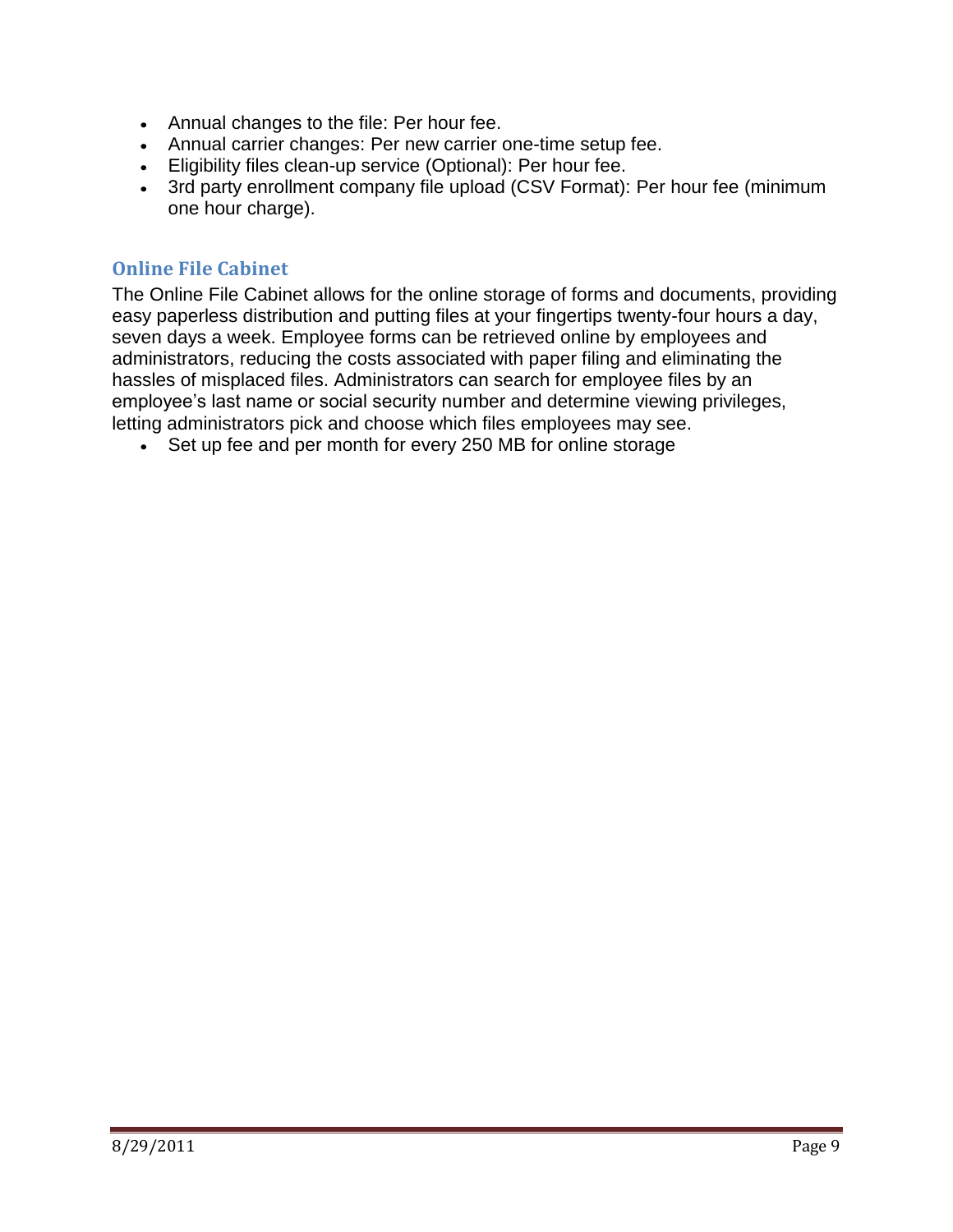## <span id="page-9-0"></span>**Optional Administration Services**

#### <span id="page-9-1"></span>**Flexible Spending Administration**

Flexible Spending Administration (Section 125) provides integrated online delivery and enrollment for these popular employee benefit plans. Employees can set aside pretax dollars to pay for health care expenses not covered under any other medical, dental, or vision plan and dependent care expenses for a child's day care, extended care, afterschool, or assistance for an elderly parent or incapacitated dependent. The service connects to Medi Bank and the Debit Master Card for real time claims payment, reporting of account usage, and account balances so that employers and employees can monitor their account around the clock.

Quote required

#### <span id="page-9-2"></span>**HRA Full Administration**

Health Reimbursement Arrangement (HRA) Full Administration provides employers with a cost-effective, highly flexible HRA administration solution. Account funds can be easily accessed through MBI MasterCard Debit Cards to pay for healthcare expenses at a pharmacy or doctors' office. Participants have online access to account balances, claims, and reimbursement requests, allowing them to monitor their account in real time any hour of the day, any day of the week.

Quote required

#### <span id="page-9-3"></span>**HSA Full Administration**

Health Savings Account (HSA) Full Administration manages the setup of HSAs and administers any combination of accounts, giving employers a highly flexible, costeffective HSA administration solution. Participants have online access to account balances, claims, and reimbursement requests, allowing them to monitor their account in real time through the selected HSA bank.

Quote required

#### <span id="page-9-4"></span>**The Premium Only Plan (POP Section 125)**

The Internal Revenue Code Section 125 Premium Only Plan (POP) saves you and your employees' money by reducing payroll taxes. Employees pay their portion of insurance premiums on a pre-tax basis rather than an after-tax basis, reducing your taxable payroll by reducing your employees' taxable income. With the POP Plan, both employers and employees pay less in taxes.

Quote required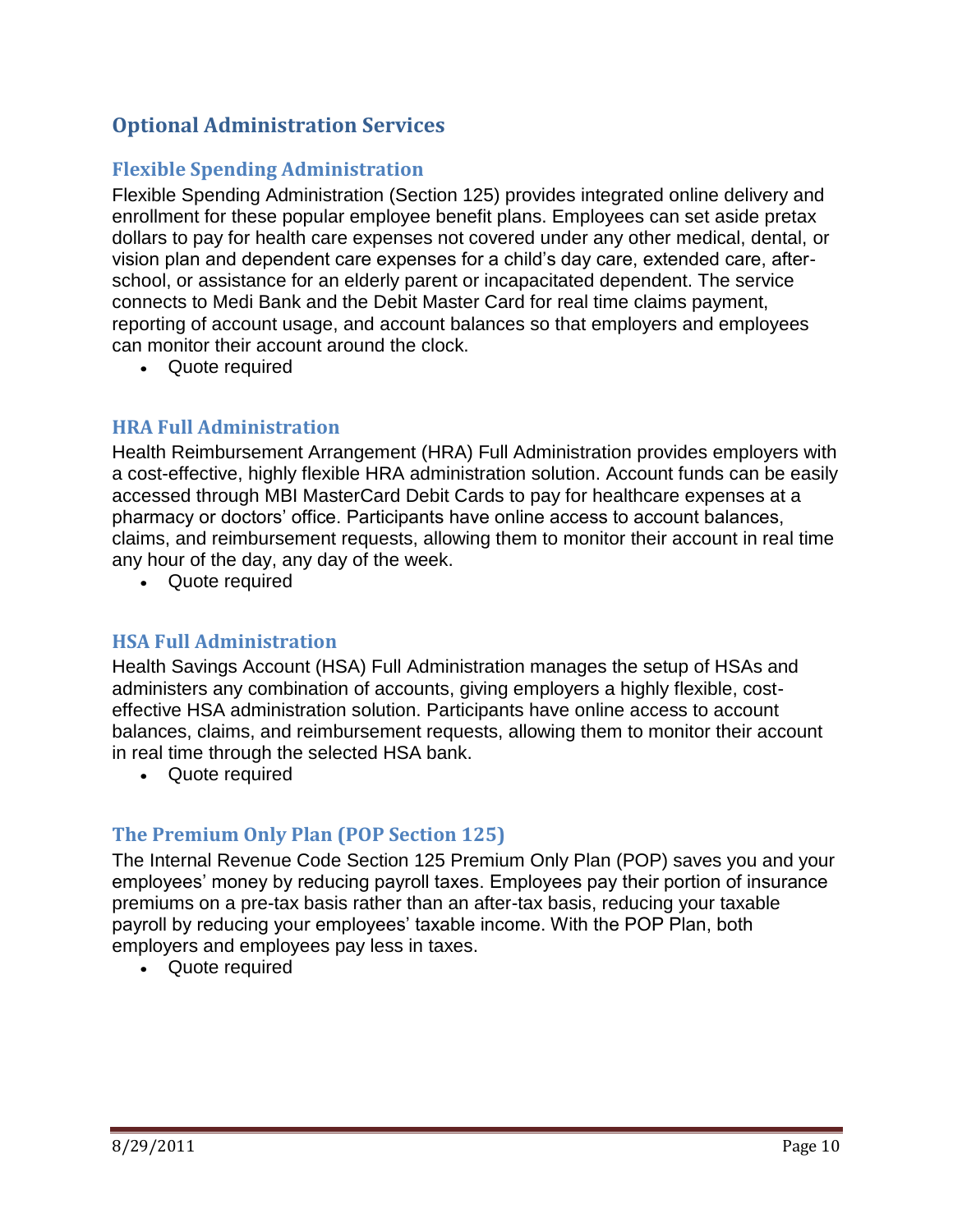#### <span id="page-10-0"></span>**COBRA Administration**

COBRA Administration provides for the administration of the Consolidated Omnibus Budget Reconciliation Act's (COBRA) notice requirements, tracking, and reporting of all Qualified Events, COBRA payments, and tracking of participants.

Quote required

#### <span id="page-10-1"></span>**Payroll Web Services**

Payroll Services allows for the on-boarding of the payroll related employee data, benefit enrollment data, time and attendance data, and any payroll necessary data fields all to be synchronized with the PAYPLUS payroll system along with any employee status changes, additions, and deletions.

Quote required

#### <span id="page-10-2"></span>**CRM Web Services**

Percentrix open architecture allows for the integration of the Sugar Community Edition CRM product to the Percentrix Product via web services. With the basic web services, prospect information loaded in the Sugar CE CRM can sync into the Percentrix HRIS and from the Percentrix HRIS database can flow into the Payroll software. Conversely, PAYPLUS client information can be synchronized into the HRIS, and from there it can be imported into Sugar CRM. Links can be provided in the HRIS to log into the Sugar CRM for easy client support. 3 hours of basic training is included.

Quote required

#### <span id="page-10-3"></span>**Employer Online Benefits Center to include:**

Add New Employee, Edit Employee Info, Status Position, Rates, Benefit Alerts, Terminations Benefit Enrollment Sign Up, Benefit Enrollment Summary, Retirement Enrollment, Beneficiaries Add/Edit Report, Benefit Change Report, Benefit Confirmation Mailer, Benefit Eligibility Dates, Benefit Enrollment Census, Close Enrollment, Consolidated Billing Report, Dependents Add/Edit Report, Enrollment Tracking Summary, Group Life Coverage Report, Insurance Age Band Change, New Enrollee Welcome Email, All Plan summaries, employee life event updates and changes, all plan benefit rates.

Quote required

#### <span id="page-10-4"></span>**Employee Online Self-Service Benefits Center to include:**

Benefits Center, View Plans, View Coverage, employer and employee rates, Self-Service Enrollment Module, Address Edit, Beneficiaries Edit, Dependent Add/Edit, Carrier directory links, enrollment forms and This service requires a custom web portal annual license fee per site.

Quote required